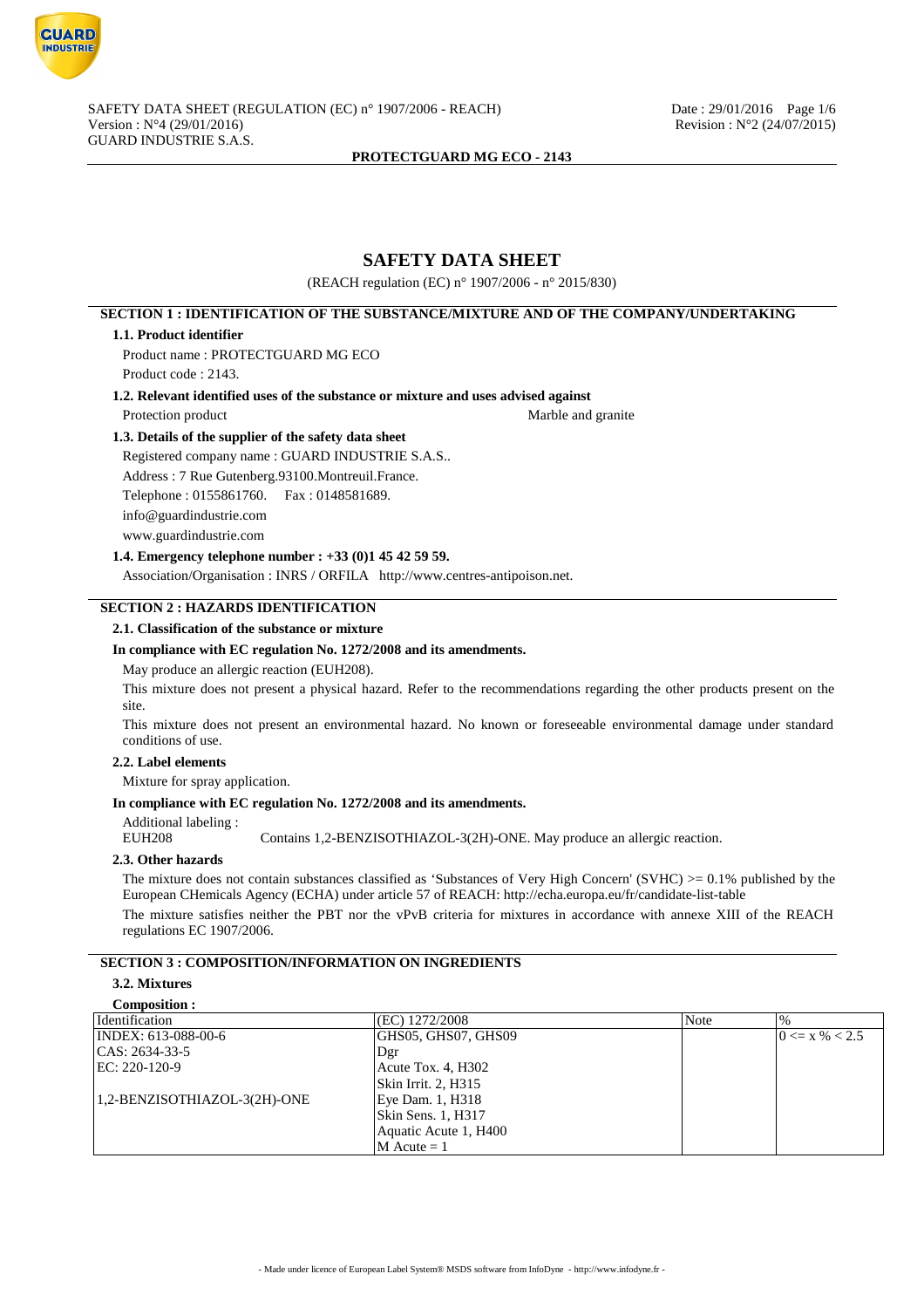

#### **SECTION 4 : FIRST AID MEASURES**

As a general rule, in case of doubt or if symptoms persist, always call a doctor. NEVER induce swallowing by an unconscious person.

# **4.1. Description of first aid measures**

## **In the event of exposure by inhalation :**

In the event of an allergic reaction, seek medical attention.

## **In the event of splashes or contact with eyes :**

Wash immediately and thoroughly with water during 15 minutes. Consult a doctor.

# **In the event of splashes or contact with skin :**

In the event of an allergic reaction, seek medical attention.

## **In the event of swallowing :**

Seek medical attention, showing the label.

# **4.2. Most important symptoms and effects, both acute and delayed**

No data available.

# **4.3. Indication of any immediate medical attention and special treatment needed**

No data available.

#### **SECTION 5 : FIREFIGHTING MEASURES**

Non-flammable.

#### **5.1. Extinguishing media**

#### **Suitable methods of extinction**

In the event of a fire, use :

- multipurpose ABC powder

# **Unsuitable methods of extinction**

In the event of a fire, do not use :

- water jet

#### **5.2. Special hazards arising from the substance or mixture**

A fire will often produce a thick black smoke. Exposure to decomposition products may be hazardous to health.

Do not breathe in smoke.

In the event of a fire, the following may be formed :

- carbon monoxide (CO)

- carbon dioxide (CO2)

# **5.3. Advice for firefighters**

No data available.

# **SECTION 6 : ACCIDENTAL RELEASE MEASURES**

#### **6.1. Personal precautions, protective equipment and emergency procedures**

Consult the safety measures listed under headings 7 and 8.

#### **For first aid worker**

First aid workers will be equipped with suitable personal protective equipment (See section 8).

## **6.2. Environmental precautions**

Contain and control the leaks or spills with non-combustible absorbent materials such as sand, earth, vermiculite, diatomaceous earth in drums for waste disposal.

Prevent any material from entering drains or waterways.

#### **6.3. Methods and material for containment and cleaning up**

Clean preferably with a detergent, do not use solvents.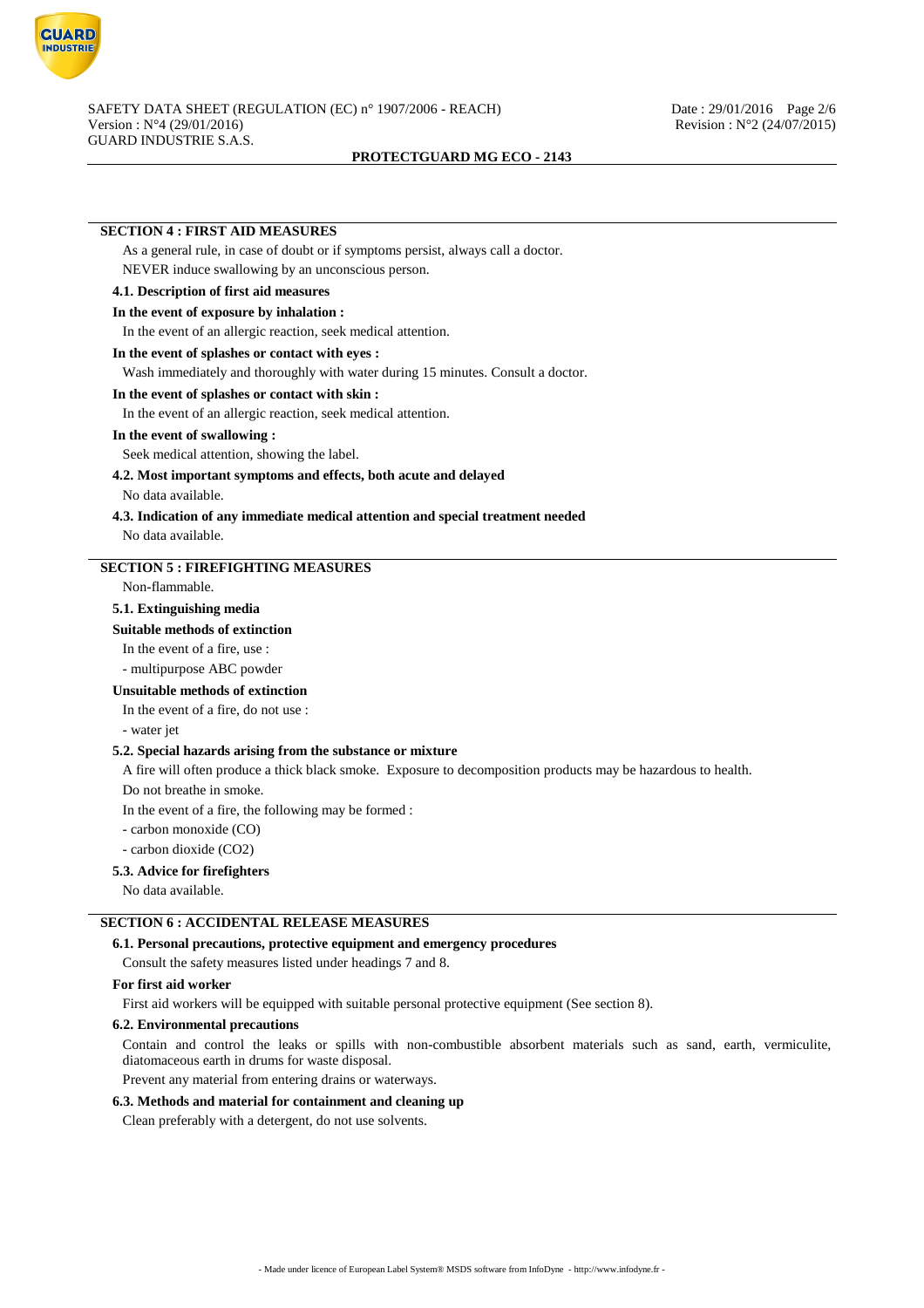

# **6.4. Reference to other sections**

No data available.

# **SECTION 7 : HANDLING AND STORAGE**

Requirements relating to storage premises apply to all facilities where the mixture is handled.

#### **7.1. Precautions for safe handling**

Always wash hands after handling.

Remove and wash contaminated clothing before re-using.

#### **Fire prevention :**

Prevent access by unauthorised personnel.

#### **Recommended equipment and procedures :**

For personal protection, see section 8.

Observe precautions stated on label and also industrial safety regulations.

#### **Prohibited equipment and procedures :**

No smoking, eating or drinking in areas where the mixture is used.

# **7.2. Conditions for safe storage, including any incompatibilities**

No data available.

#### **Storage**

Keep out of reach of children.

#### **Packaging**

Always keep in packaging made of an identical material to the original.

## **7.3. Specific end use(s)**

No data available.

# **SECTION 8 : EXPOSURE CONTROLS/PERSONAL PROTECTION**

#### **8.1. Control parameters**

No data available.

#### **8.2. Exposure controls**

#### **Personal protection measures, such as personal protective equipment**

Pictogram(s) indicating the obligation of wearing personal protective equipment (PPE) :



Use personal protective equipment that is clean and has been properly maintained.

Store personal protective equipment in a clean place, away from the work area.

Never eat, drink or smoke during use. Remove and wash contaminated clothing before re-using. Ensure that there is adequate ventilation, especially in confined areas.

# **- Eye / face protection**

Avoid contact with eyes.

Use eye protectors designed to protect against liquid splashes

Before handling, wear safety goggles in accordance with standard EN166.

## **- Hand protection**

Wear suitable protective gloves in the event of prolonged or repeated skin contact.

Use suitable protective gloves that are resistant to chemical agents in accordance with standard EN374.

Gloves must be selected according to the application and duration of use at the workstation.

Protective gloves need to be selected according to their suitability for the workstation in question : other chemical products that may be handled, necessary physical protections (cutting, pricking, heat protection), level of dexterity required.

Type of gloves recommended :

- Natural latex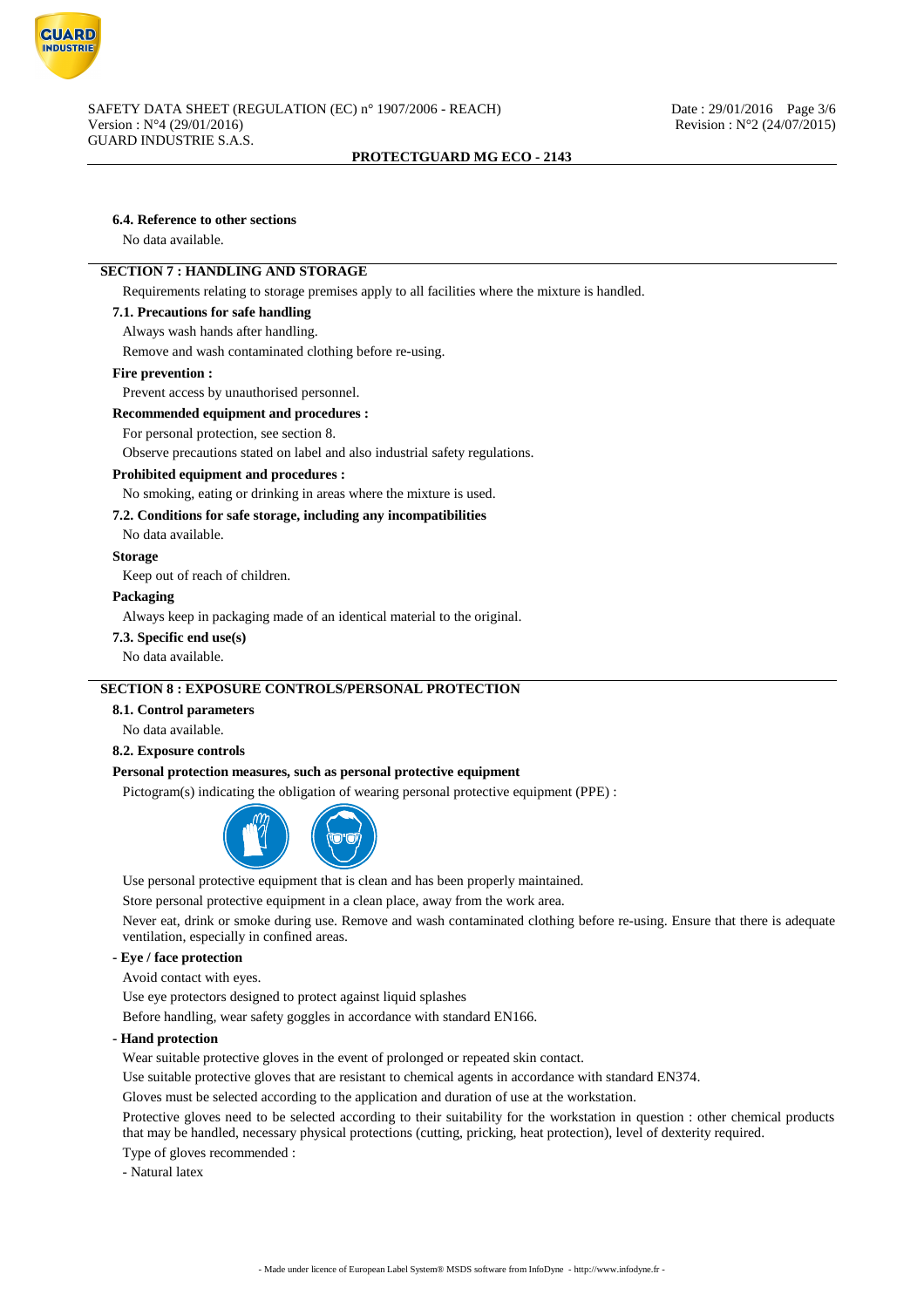

- Nitrile rubber (butadiene-acrylonitrile copolymer rubber (NBR))
- PVC (polyvinyl chloride)
- Butyl Rubber (Isobutylene-isoprene copolymer)
- Recommended properties :
- Impervious gloves in accordance with standard EN374

#### **- Body protection**

- Work clothing worn by personnel shall be laundered regularly.
- After contact with the product, all parts of the body that have been soiled must be washed.

# **SECTION 9 : PHYSICAL AND CHEMICAL PROPERTIES**

| 9.1. Information on basic physical and chemical properties |                      |  |
|------------------------------------------------------------|----------------------|--|
| <b>General information:</b>                                |                      |  |
| Physical state:                                            | Fluid liquid.        |  |
| Important health, safety and environmental information     |                      |  |
| pH:                                                        | $5.00 + (-0.5$       |  |
|                                                            | Neutral.             |  |
| Boiling point/boiling range:                               | Not specified.       |  |
| Flash point interval :                                     | Not relevant.        |  |
| Vapour pressure $(50^{\circ}C)$ :                          | Not relevant.        |  |
| Density:                                                   | >1                   |  |
| Water solubility:                                          | Soluble.             |  |
| Viscosity:                                                 | $v < 7$ mm2/s (40°C) |  |
| Melting point/melting range :                              | Not specified.       |  |
| Self-ignition temperature :<br>Not specified.              |                      |  |
| Decomposition point/decomposition range :                  | Not specified.       |  |

# **9.2. Other information**

No data available.

# **SECTION 10 : STABILITY AND REACTIVITY**

## **10.1. Reactivity**

No data available.

#### **10.2. Chemical stability**

This mixture is stable under the recommended handling and storage conditions in section 7.

#### **10.3. Possibility of hazardous reactions**

No data available.

#### **10.4. Conditions to avoid**

- Avoid :
- frost

#### **10.5. Incompatible materials**

#### **10.6. Hazardous decomposition products**

The thermal decomposition may release/form :

- carbon monoxide (CO)

- carbon dioxide (CO2)

# **SECTION 11 : TOXICOLOGICAL INFORMATION**

## **11.1. Information on toxicological effects**

No data available.

## **11.1.1. Substances**

No toxicological data available for the substances.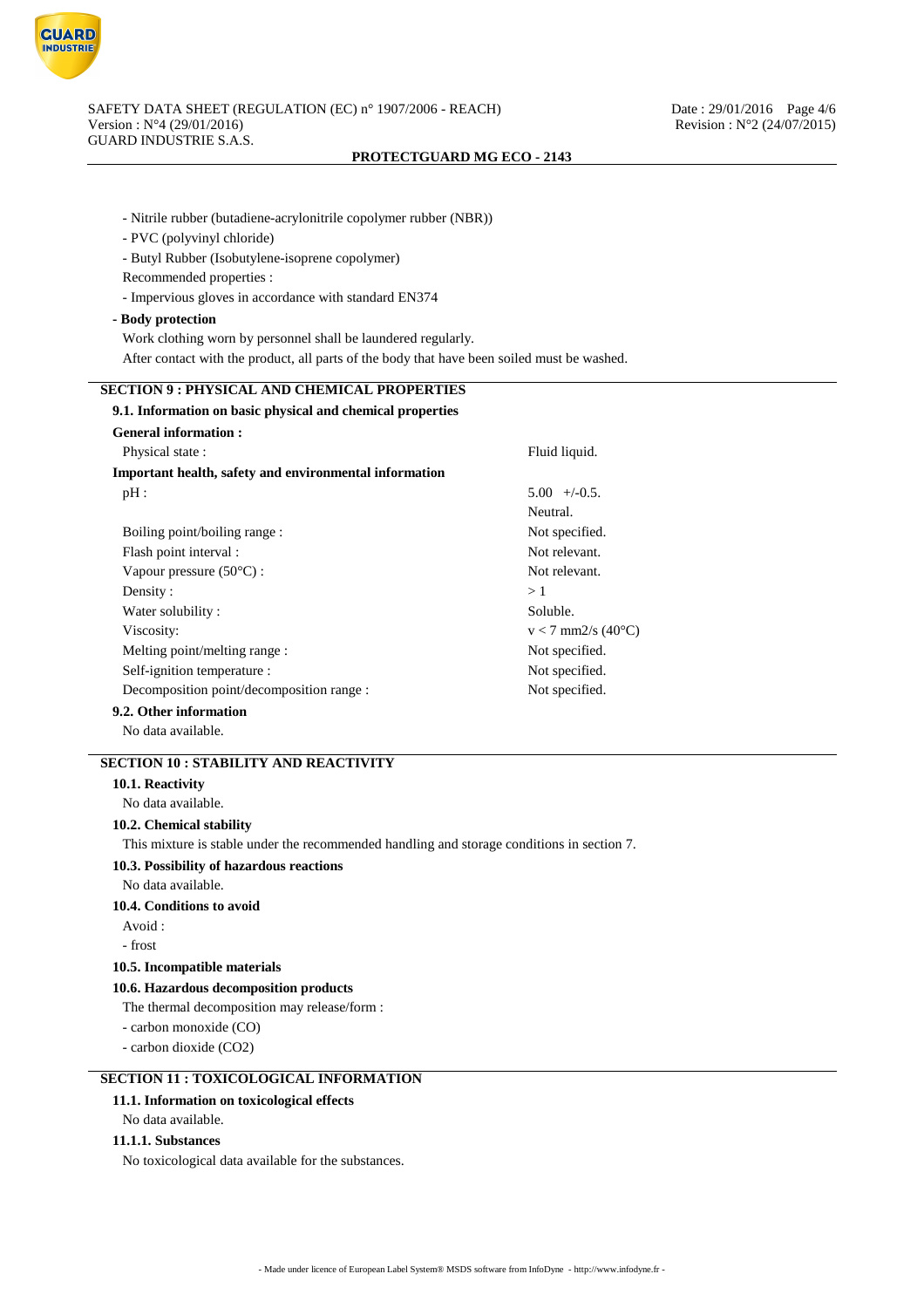

# **11.1.2. Mixture**

#### **Respiratory or skin sensitisation :**

Contains at least one sensitising substance. May cause an allergic reaction.

## **SECTION 12 : ECOLOGICAL INFORMATION**

# **12.1. Toxicity**

# **12.1.2. Mixtures**

No aquatic toxicity data available for the mixture.

## **12.2. Persistence and degradability**

#### Biodegradable at more than 70%

#### **12.3. Bioaccumulative potential**

No data available.

#### **12.4. Mobility in soil**

No data available.

#### **12.5. Results of PBT and vPvB assessment**

No data available.

## **12.6. Other adverse effects**

No data available.

# **SECTION 13 : DISPOSAL CONSIDERATIONS**

Proper waste management of the mixture and/or its container must be determined in accordance with Directive 2008/98/EC.

#### **13.1. Waste treatment methods**

Do not pour into drains or waterways.

#### **Waste :**

Waste management is carried out without endangering human health, without harming the environment and, in particular without risk to water, air, soil, plants or animals.

Recycle or dispose of waste in compliance with current legislation, preferably via a certified collector or company.

Do not contaminate the ground or water with waste, do not dispose of waste into the environment.

#### **Soiled packaging :**

Empty container completely. Keep label(s) on container.

Give to a certified disposal contractor.

# **SECTION 14 : TRANSPORT INFORMATION**

Exempt from transport classification and labelling.

Transport product in compliance with provisions of the ADR for road, RID for rail, IMDG for sea and ICAO/IATA for air transport (ADR 2015 - IMDG 2014 - ICAO/IATA 2015).

## **SECTION 15 : REGULATORY INFORMATION**

#### **15.1. Safety, health and environmental regulations/legislation specific for the substance or mixture**

#### **- Classification and labelling information included in section 2:**

The following regulations have been used:

- EU Regulation No. 1272/2008 amended by EU Regulation No. 487/2013.
- EU Regulation No. 1272/2008 amended by EU Regulation No. 758/2013.
- EU Regulation No. 1272/2008 amended by EU Regulation No. 944/2013.
- EU Regulation No. 1272/2008 amended by EU Regulation No. 605/2014.
- EU Regulation No. 1272/2008 amended by EU Regulation No. 1297/2014.
- **Container information:**

No data available.